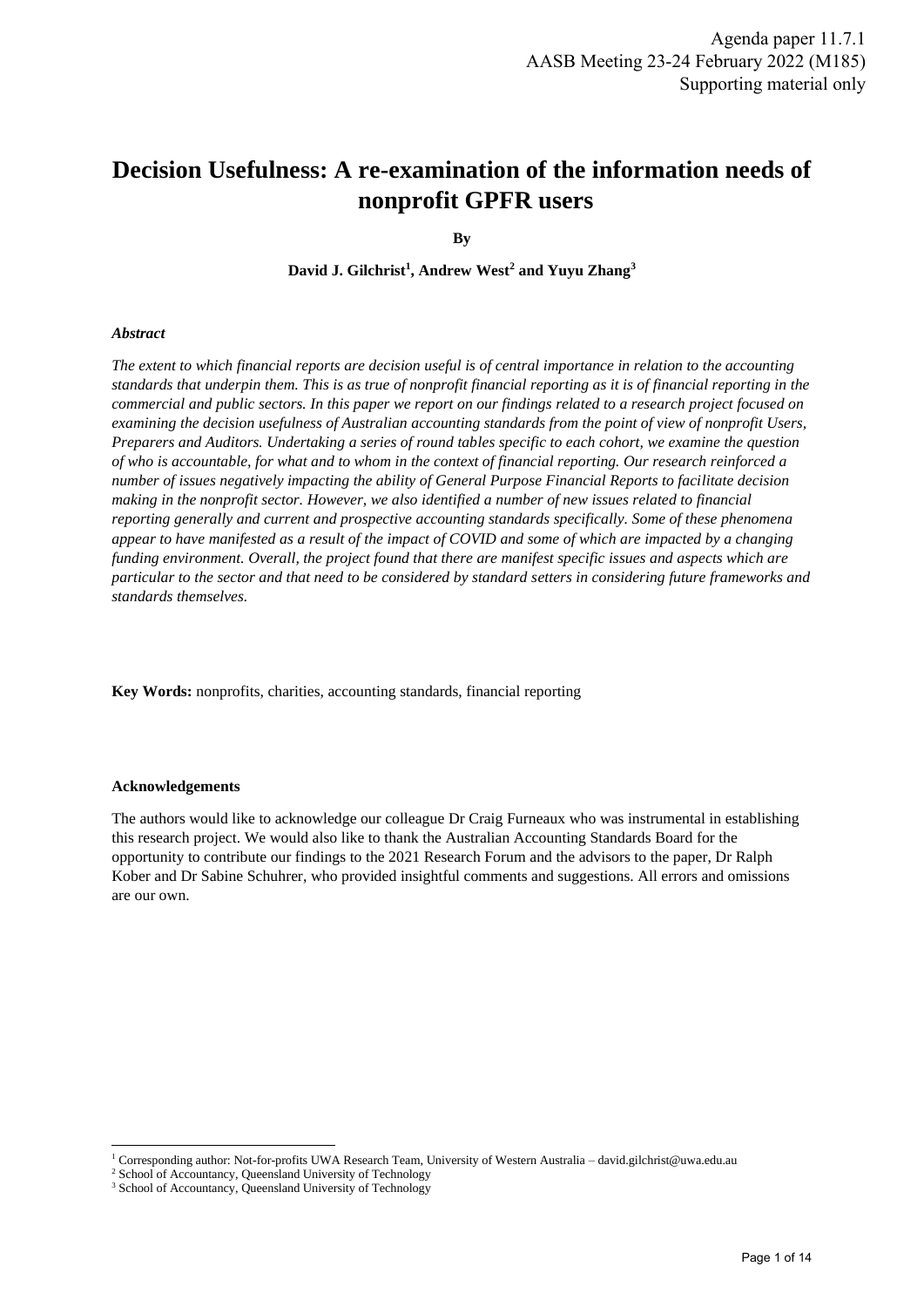#### **1. Introduction**

The Australian nonprofit sector is made up of approximately 600,000 incorporated and unincorporated organisations (Productivity Commission, 2010). Of these, charities are a subgroup that makes up approximately 56,000 organisations registered with the Australian Charities and Not-for-profits Commission (ACNC) and which form the basis of this paper given their generally more substantial regulatory and reporting obligations.

Nonprofits and charities can be incorporated in a variety of ways or not incorporated at all. Commonly they are incorporated associations under state/territory-based legislation, companies limited by guarantee under Commonwealth corporations legislation or perhaps historically incorporated under private acts of parliament often as related parties of churches. However, these organisations can also be incorporated as proprietary companies and co-operatives to give a further two examples—the issue is that their designation relates to their activities, mission and whether or not their foundation documents (e.g. constitution) allows them to distribute funds to their members as a profit share or on winding up. To be a nonprofit organisation, such distributions must be forbidden by the foundation documentation (Gilchrist, 2021).

In charities and nonprofit organisations, Those Charged With Governance can be referred to in a number of ways—committee members, directors, board members, trustees etc—depending on the type of incorporation and custom and practice within the organisation itself. In this paper, in order to simplify the narrative, we have used the term 'director' to refer to all of these possible usages.

Charities' obligations with regard to financial (and other) reporting are generally established via a tier system where they are described as Small, Medium or Large based on their annual turnover.<sup>4</sup> Generally, the decision as to whether a charity is a reporting entity within the meaning of the Australian Accounting Standards is left to directors and, while not all charities must prepare General Purpose Financial Reports (GPFR), certain standards do have to be adhered to. Additionally, directors are not required to hold particular qualifications or experience though they must be appropriate persons to act in such a role.<sup>5</sup>

The Australian Accounting Standards are intended to support the decision usefulness of GPFR. These standards have been developed using the principle of transaction neutrality and, in this paper, we report on our findings developed out of a research project focused on the extent to which these standards support or prevent the effective use of financial reports for decision making. The research focused on discovering the perspectives of Users, Preparers and Auditors in relation to the level of decision utility they saw in financial reports based on the Australian Accounting Standards.

The research questions pursued were:

- RQ1: Who is accountable? (Reporting Entity)
- RQ2: To whom are nonprofits accountable? (Users)
- RQ3: What information do users need? (Decision Usefulness)
- RQ4: How is the information provided?

Overall, it was found that the participants were very supportive of the need for financial accountability and acquittal and saw audited financial reports as essential tools in achieving that outcome, notwithstanding the considerable experience and technical shortfalls identified in Users and Preparers. However, they also identified that there is unnecessary complexity in how some aspects of the reports are prepared—complexity that is exacerbated by shortfalls in User financial literacy, too many options in how elements might be prepared and presented, and some information shortfalls that should be added for nonprofit financial reporting but which have not traditionally been a component of GPFR reports. This last element was reinforced by the advent of COVID and particularly the crystallisation of employee costs that were not provided for. Additionally, it was found that the reported complexity likely has the effect of reducing interest in the reports themselves and promoting a culture of regulatory compliance rather than one of reporting enhancement, particularly in relation to directors.

<sup>4</sup> Small – Annual turnover less than \$250,000; Medium – annual turnover between \$250,000 but under \$1 million; Large, turnover of \$1 million or more.

<sup>5</sup> For instance, they cannot be bankrupts or criminals amongst other restrictions. See[: https://www.acnc.gov.au/tools/factsheets/responsible](https://www.acnc.gov.au/tools/factsheets/responsible-persons-board-or-committee-members)[persons-board-or-committee-members.](https://www.acnc.gov.au/tools/factsheets/responsible-persons-board-or-committee-members) See: https://www.acnc.gov.au/tools/topic-guides/responsible-persons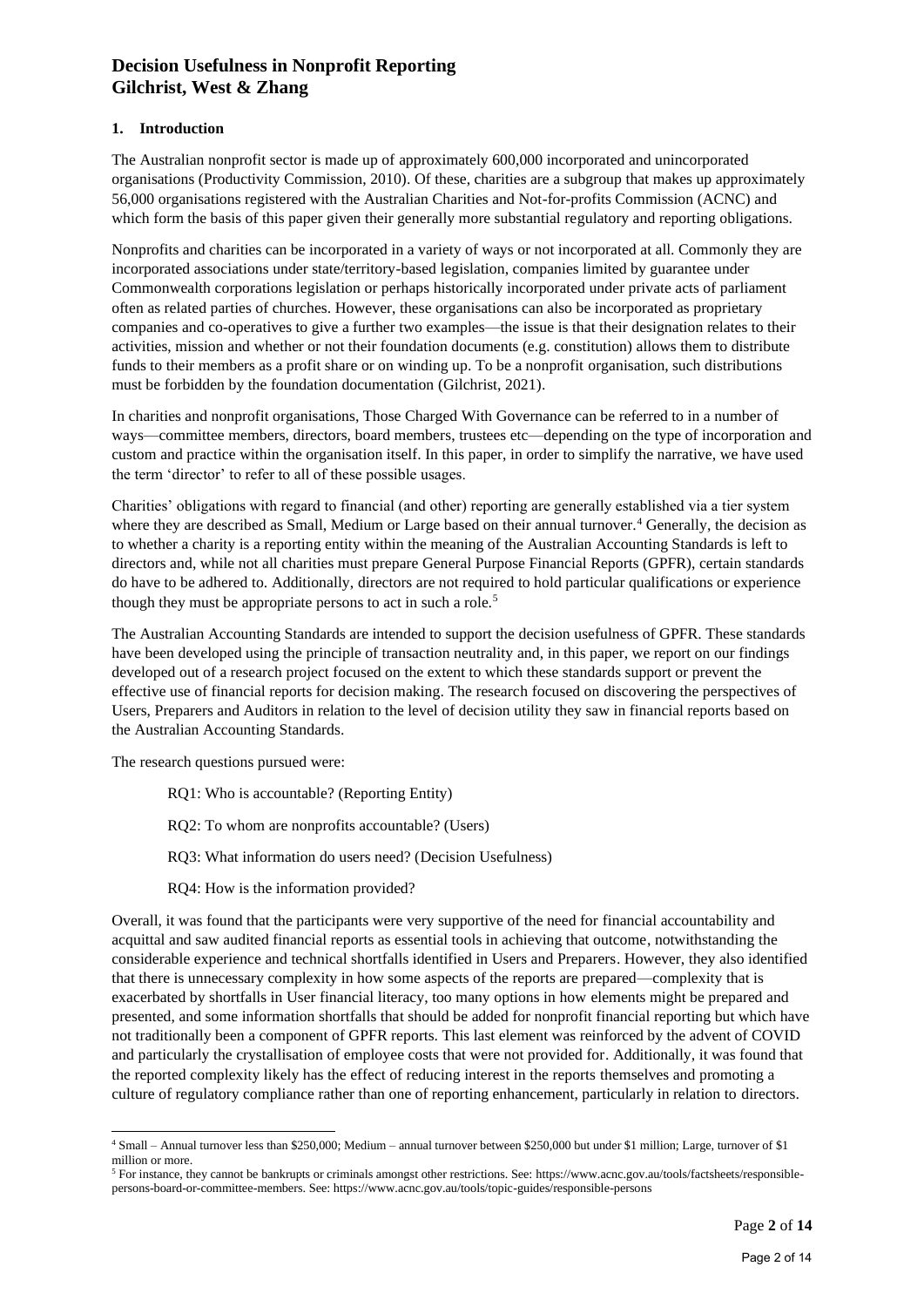Overall, there was cause to be positive in that the reporting process was universally supported and the process of improvement was one that drove the participants to contribute their time and experience to this project. Uniformly, participants agreed that financial reporting is important but that it is not working well. They also agreed that modifying standards combined with increased capacity within the Preparer and User cohort is worth pursuing. A longer-term view of standards development combined with education and support is likely to see improvements in the efficacy of financial reports developed by the nonprofit sector.

In this paper we have referred to nonprofit organisations and charities as nonprofits in order to simplify the narrative and maintain a view on the key themes. Further, we have capitalised the terms User, Preparer and Auditor in order to clearly refer to the participating cohorts while, if these terms are used without capitalisation, we are referring to the broader category.

This paper consists of seven sections. In section 2, we provide a brief overview of the literature relevant to this area and in section 3 we provide an overview of the methodology adopted and some relevant attributes of the participant cohort. In sections 4, 5 and 6 we respond to the research questions in turn and, in section 7, we provide concluding remarks.

#### **2. Literature Overview**

The extant literature relating to nonprofit financial reporting has been used to frame the research instrument used in this project and to identify issues that need to be explored in the context of this cohort.

The IFRS Foundation's (2018) Conceptual Framework for Financial Reporting is intended to provide consistency and understandability in accounting (para. SP1.1). It begins by framing the purpose of financial reporting in terms of providing information "that is useful to existing and potential investors, lenders and other creditors in making decisions relating to providing resources to the entity" (para. 1.2), and then describes these decisions as involving equity and debt instruments, loans and voting rights. While this may broadly capture the role of financial reporting in the for-profit private sector, it reflects organisational imperatives around financial resource management towards the maximisation of shareholder wealth. Yet organisations across the nonprofit sector are united by having missions and objectives that do not prioritise the maximisation of shareholder wealth.

On the face of it, therefore, there is reason to believe that the existing financial reporting standards and framework may not be appropriate for the nonprofit sector. Research has accordingly explored particular issues in financial reporting where difficulties or alternative accounting treatments for nonprofit organisations may be justified. These include recording volunteer contributions (Mook, Handy, & Quarter, 2007; Mook, Sousa, Elgie, & Quarter, 2005), and accounting for assets that have a restricted use or that may not have economic benefits (Rossouw, 2006, 2007, 2013). Ryan, Mack, Tooley, and Irvine (2014) draw upon these issues to suggest that an alternative conceptual framework that is specific to the nonprofit sector is necessary.

However, following the logic that financial reports should be oriented to the decision usefulness needs of Users, consideration ought to be given not only to problematic accounting issues, but also to who the users of nonprofit financial reports actually are, and what decisions they make. A stakeholder approach may consider all those affected by the organisation to be Users in some way (Dhanani & Connolly, 2012; Evan & Freeman, 1988), and in the context of charities, Hyndman and McDonnell (2009) specifically identified three categories of external stakeholders: Donors, Beneficiaries/Users and Regulators (see also Ryan et al. (2014)). Similarly, Gilchrist and Simnett (2019) observed that service recipients and communities may be more significant Users than members or providers of capital, but also pointed out that there are no definitive lists of Users for the sector.

Early empirical research on nonprofit Users focused on the usefulness for donors. Parsons (2003) provides an overview of work in this area, noting the importance of efficiency, effectiveness and financial stability for donors (see also Parsons' (2007) study on the impact of financial and non-financial information). Johansson, Carey, Tanewski, and Yusoff (2021) considered members of charities in particular, and through an analysis of annual reports concluded that the number of members is associated with the extent of reporting. They further argued that members are indeed a "salient stakeholder group" (p.5) and that "with more members, there is greater information asymmetry creating an incentive for more extensive annual report disclosures" (p.26). However, by analysing future revenue, Johansson et al. (2021) also suggested a link between performance information on charities and donors' decision making.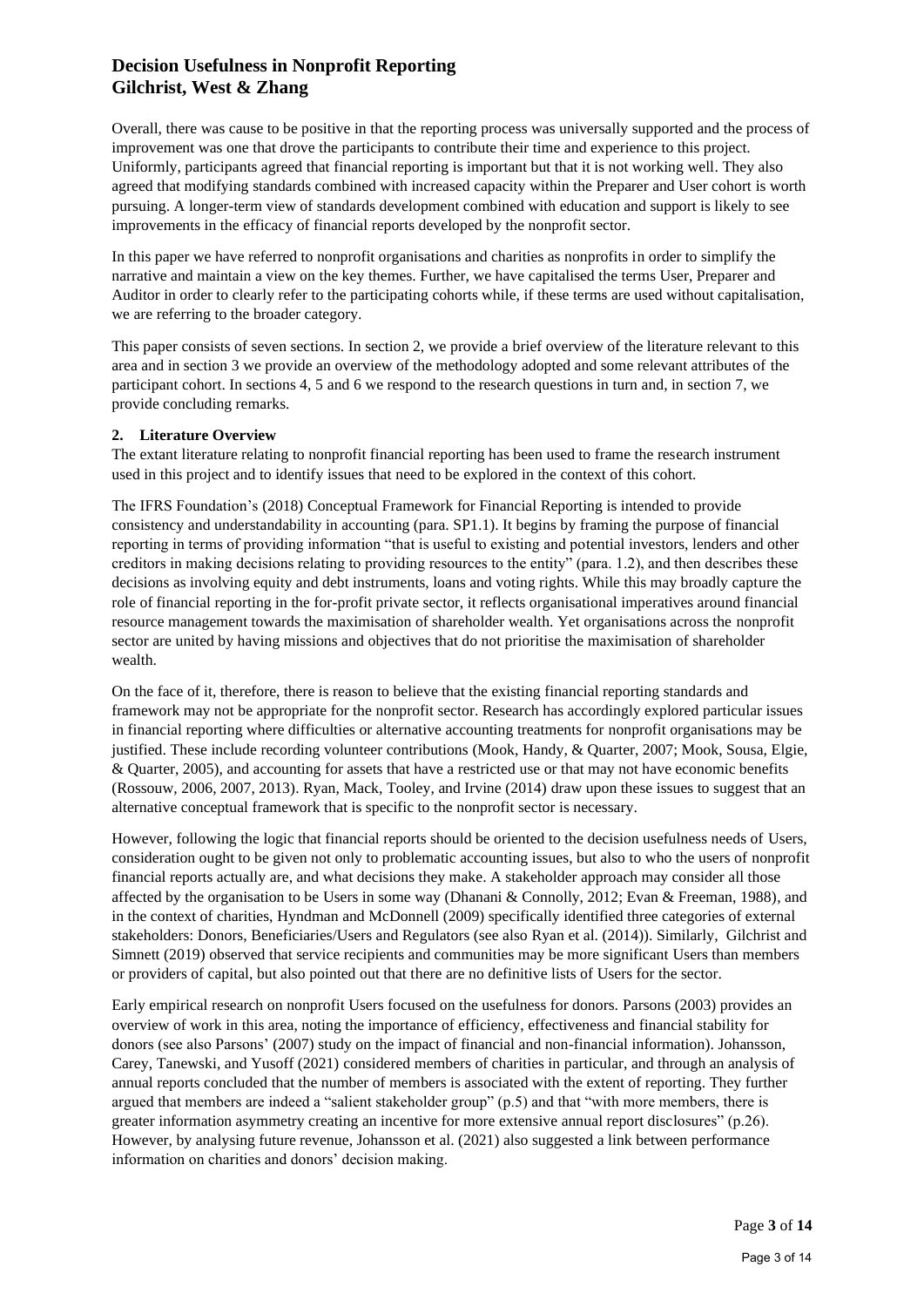Further, aligning with the expected User group identified for commercial entities, the literature has also identified employees, creditors, consumers of services and the broader community as what we term "assumed potential Users" of the financial reports as there is limited evidence extant that these groups are actual Users notwithstanding the logic of their inclusion in that category (Kilcullen, Hancock, & Izan, 2007).

The study by Crawford et al. (2018) surveyed parties interested in nonprofit accounting and noted that, in an accountability context, different stakeholders were prioritised. Survey respondents considered accountability to external stakeholders (regulators / funders and then beneficiaries) to take priority over internal stakeholders (trustees / board members and then employees). They also noted that a stewardship perspective was considered more important than a decision usefulness perspective.

Given the prima facie case for sector specific accounting standards and guidance, a stakeholder approach to accountability, and varied empirical research that highlights the role of different stakeholder groups, there is a need for more targeted and in-depth investigation into User groups and their experience with nonprofit financial reporting. This study contributes to addressing this gap in the literature.

#### **3. Methodology & Cohort Description**

We gathered information from semi-structured interviews with 30 participants made up of 13 Preparers, 12 Users, and 5 Auditors of nonprofit financial reports across Australia in 7 round table discussions held in July and August 2021. All the round tables were held using the Zoom platform with discrete groups of participants—that is, one round table of consisting of auditors, two of preparers and four of users. The preparers in the interviews were financial controllers or CFOs in nonprofit organisations, the Users were internal personnel including nonprofit chairs, CEOs or volunteer directors, and the Auditors were independent external auditors from audit firms or government audit bodies who are experienced in nonprofit auditing. Participants were recruited via an invitation email sent to CPA Australia members, the Institute of Community Directors members and to subscribers of the Not-for-profits UWA Research Team.

| Participant<br>Category | <b>Participant Role in</b><br><b>Charity</b>    | <b>Incorporation Style</b>                    | <b>Size</b> | Registered<br><b>Charity?</b> | State/<br><b>Territory</b><br>Located | <b>City</b><br>Located | <b>Number</b><br><b>Members</b> | <b>Annual</b><br>Audit? |
|-------------------------|-------------------------------------------------|-----------------------------------------------|-------------|-------------------------------|---------------------------------------|------------------------|---------------------------------|-------------------------|
| <b>Preparers</b>        | Executive Manager,<br><b>Corporate Services</b> | <b>Incorporated Association</b>               | Large       | Yes                           | Victoria                              | Geelong                | 30                              | Yes                     |
|                         | Finance Manager                                 | Company Limited by Guarantee                  | Large       | Yes                           | Western<br>Australia                  | Perth                  | 9                               | Yes                     |
|                         | <b>Operations Manager</b>                       | <b>Incorporated Association</b>               | Large       | Yes                           | Oueensland                            | Regional               | 50                              | Yes                     |
|                         | Corporate Services<br>Director                  | Incorporated via Private Act of<br>Parliament | Large       | Yes                           | New<br>South<br>Wales                 | Sydney                 | Unknown                         | Yes                     |
|                         | <b>Chief Finance Officer</b>                    | Company Limited by Guarantee                  | Large       | Yes                           | South<br><b>New</b><br>Wales          | Regional               | Unknown                         | Yes                     |
|                         | Director                                        | Company Limited by Guarantee                  | Small       | Yes                           | Oueensland                            | <b>Brisbane</b>        | 130                             | Yes                     |
| <b>Users</b>            | Director                                        | <b>Incorporated Association</b>               | Small       | Yes                           | Northern<br>Territory                 | Darwin                 | 50                              | Yes                     |
|                         | <b>Business Manager</b>                         | Incorporated via Private Act of<br>Parliament | Large       | Yes                           | New<br>South<br>Wales                 | Sydney                 | 2000                            | Yes                     |
|                         | <b>CEO</b>                                      | Company Limited by Guarantee                  | Small       | Yes                           | South<br>New<br>Wales / ACT           | Canberra               | $\overline{c}$                  | Yes                     |
|                         | <b>Chief Operating Officer</b>                  | Company Limited by Guarantee                  | Large       | Yes                           | New<br>South<br>Wales                 | Sydney                 | 450                             | Yes                     |
|                         | <b>CEO</b>                                      | Complany Limited by Guarantee                 | Large       | Yes                           | Western<br>Australia                  | Perth                  | 50                              | Yes                     |
|                         | <b>CEO</b>                                      | Company Limited by Guarantee                  | Large       | Yes                           | Oueensland                            | <b>Brisbane</b>        | Unknown                         | Yes                     |
|                         | <b>CEO</b>                                      | Company Limited by Guarantee                  | Large       | Yes                           | South<br>New 1<br>Wales               | North Ryde             | 465                             | Yes                     |
|                         | Director                                        | Company Limited by Guarantee                  | Large       | Yes                           | South<br>Australia                    | Adelaide               | Unknown                         | Yes                     |
|                         | Director                                        | <b>Incorporated Association</b>               | Large       | Yes                           | Victoria                              | Melbourne              | 634                             | Yes                     |

| Table 1: Additional Descriptive Data Relating to Participants – Users and Preparers                                  |
|----------------------------------------------------------------------------------------------------------------------|
| Eifteen of the 20 pertigipants were prepared to provide additional data related to their estivities and examinations |

As such, Table 1 below provides additional data describing the preparer and user participants more fully. To maintain anonymity, we have not included information if disclosure might lead to their identification.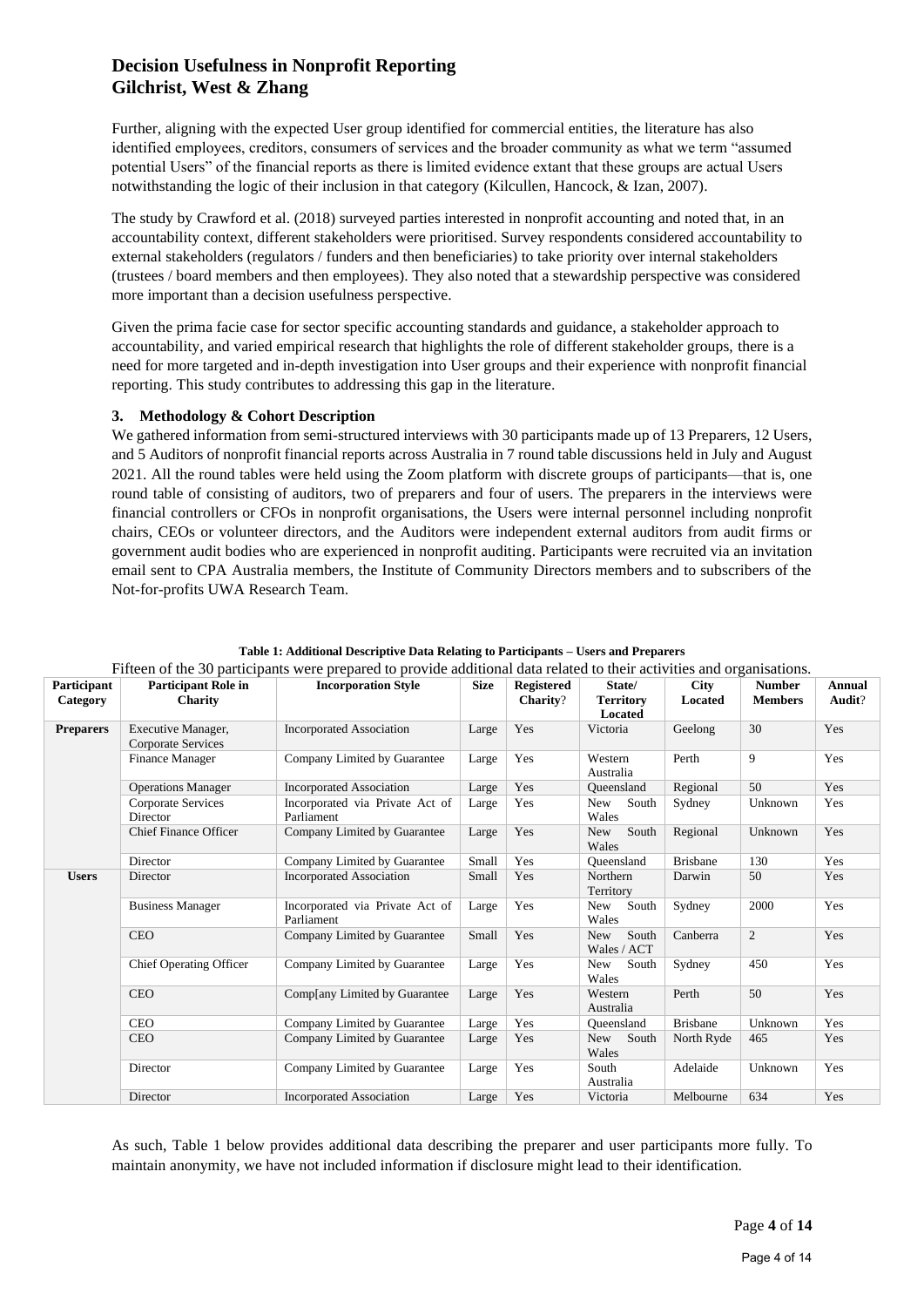With respect to auditors, three of the five auditors that participated were prepared to provide additional contextual information relating to their practice. Specifically, all three auditors were from non-Big Four firms but had more than two partners, between 60% and 100% of their client portfolios fell into the nonprofit sector, and they operated in New South Wales (Sydney), Victoria (Melbourne) and Queensland (various locations).

We organised the interviews in the form of round tables to encourage interaction and discussion among peer participants and to boost prompt feedback. There were seven 90-minute round tables of semi-structured interviews initially scheduled for groups of Preparers, Users, and Auditors respectively—no round tables were held where these participant types were mixed. To engage with additional Users, a supplementary round table was further organised with participants from different states/territories.

Semi-structured interviews were used to ensure that, in the first instance we were able to solicit responses to questions that led to us gaining an understanding with respect to what was top of mind for participants. We then gradually suggested issues and, ultimately, asked binary questions. This way we were able to elicit responses that were not prompted and then progress to prompted questions. The interview questions covered: top of mind responses from participants regarding their concerns relating to nonprofit financial reporting and associated accounting standards; their perceptions regarding the audience for financial reports and their information needs; general comments on the suitability of accounting standards for nonprofits and detailed comments on accounting standards relating to Assets, Liabilities, Financial Performance, and Presentation and Disclosure items; regulatory concerns; engagement concerns; and other issues, These discussions included cost/benefit concerns and valueadding discussions that participants considered significant in nonprofit financial reporting. The discussions were encouraged to expand in an organic way and specific questions were asked when the facilitator (one of the research team—all members of the research team attended at least one session) felt that the participants had exhausted their discussion points. Items of interest identified in one session were raised in subsequent sessions to assess relevance and to prioritise issues raised.

The participants were asked to think primarily about the nonprofit organisations for which they had worked, and further encouraged to share their general thoughts and comments in relation to nonprofit sector financial reporting. Anonymity and privacy were confirmed, and participants were advised that 'all examples given should be hypothetical if possible'. All the round table sessions were fully recorded. Ethical approval for the interviews were granted by the University of Western Australia.

### **4. RQ1 – Who is accountable? (Reporting Entity)**

In this section we examine the evidence pertaining to Research Question 1: Who is accountable? We have equated this RQ with the Reporting Entity as we are focused on GPFR. However, we examine this research question by contextualising the responses relating to comments made regarding the capacity of directors to meet their responsibilities. We further examine the efficacy of accountability responses to assess the extent to which game playing occurs in order to manage stakeholders' potential responses to financial reporting.

The requirement for accountability to multiple stakeholders by the nonprofit and charitable sector was not contested by any participants. While the specific responsibilities of boards may be subject to dispute and the extent to which the accountability processes adopted (including in relation to financial reports) are effective, in the broader context the need for accountability is uniformly accepted. However, how that accountability may take shape with regard to financial reporting and how it is allocated to actors was a matter of discussion for all participants. At the highest level, this discussion highlighted a lack of understanding relating to the role of directors in financial reporting and reinforced some practices that might be seen as inappropriate from a governance perspective such as that directors were seen as Users of GPFR notwithstanding that the report is actually considered to be theirs in a strict governance sense. Overall, acceptance of the need for financial accountability was not accompanied by an understanding of how that financial accountability should be fulfilled—a lack of financial literacy and of governance experience and knowledge reinforced this finding and a lack of awareness was manifest regarding financial reporting within the User and Preparer cohorts. This lack of capacity manifests for a number of reasons including that directors interested in the purpose of the organisation were not necessarily seasoned governance practitioners, volunteer directors had unrelated professional backgrounds with limited experience of the industry the organisation operated in, and volunteer directors were retired and had not maintained currency:

"[Our committee members] are retired and have not been employed for twenty years" (User).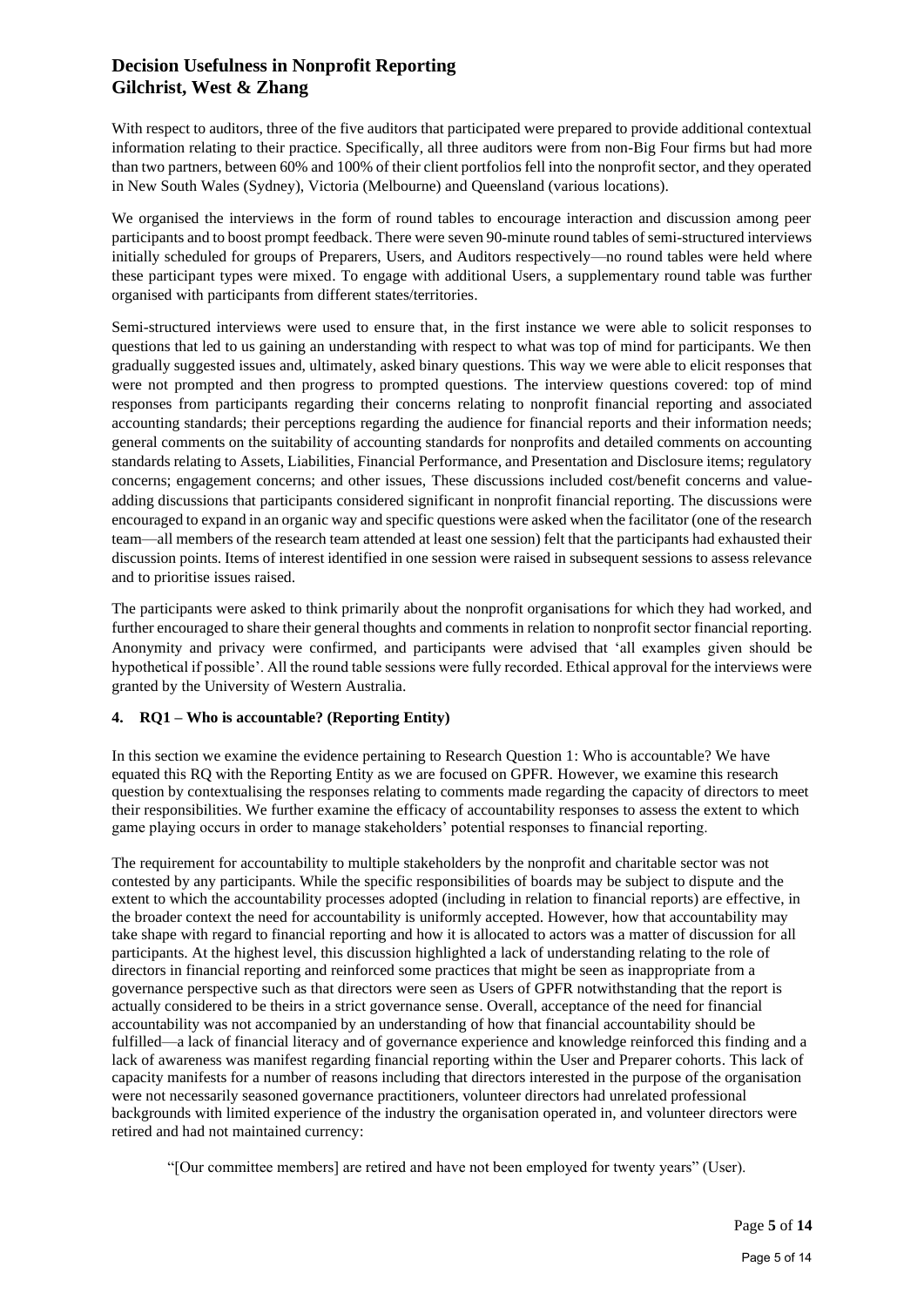With respect to regulatory compliance, almost all participants were of the opinion that this was both a major priority for their organisation and important for the personal comfort of Users and Preparers—it provides an impression as to how well the organisation is governed and how effectively it might operate. The principal regulators noted were the Australian Charities and Not-for-profits Commission (ACNC), the Australian Securities and Investments Commission (ASIC) and the Australian Taxation Office (ATO). However, participants, particularly Preparers, also noted their organisation's requirement to acquit to funders (in terms of government procurement and philanthropists) and discussed how the accounting standards and financial reports can affect their capacity to do so in particular relation to how the standards impact the "story" being communicated by the reports themselves and the impact of that story on the interpretation made by Users. There was expressed concern, for instance, that when a profit and/or cash reserves are reported, some readers of reports may consider that the reporting organisation does not need funding—whether from philanthropists or governments—as they have sufficient resources, notwithstanding the "story" told regarding mission-centric performance.

Furthermore, while the act of compliance was seen as critical, it was also noted by some participants across the three cohorts, that, often, the exercise is a "tick-the-box" exercise rather than an effective process that informs governance as well as those being accounted to. This came about because directors did not have sufficient financial literacy to use the reporting process more effectively and because of the pressures relating to financial resourcing as discussed above. Indeed, one User's observation is telling when describing the financial reporting and auditing process undertaken in his organisation:

"[We are]…on autopilot, to be honest, sort of rinse and repeat from last year, you know, from every previous year."

Another User was open in saying that their organisation was only interested in staying above the "boundary"— "[we want to] do enough to ensure the regulators don't come looking…" while yet another User indicated that, in their opinion, their organisation's members had sub-contracted the accountability responsibility to the auditor.

However, on a more positive note, the protection of an organisation's tax status was uniformly seen as critical with one User saying that "...[compliance] is the entry level for [for maintaining charitable status]" while audit costs are seen as "part of the deal". Reaffirming the universal acceptance that accountability was a fundamental expectation, Users, Preparers and Auditors were positively disposed to "getting it right" and ensuring financial reporting processes were appropriate to their purpose. Indeed, one User expressed the opinion that their organisation did not seek charity status as they did not want to be "beholden" to the regulators. The key issue here though was that the participants did not see utility in the reports beyond meeting regulatory requirements.

This concern manifested in two fundamental ways: (1) the Preparers and Users groups felt that the boards and committees of their organisations were also Users of the financial reports; and (2) there was a consistent and substantial confirmation across all participants that directors/committee members are not sufficiently well trained or experienced to understand the financial reports and the impact of accounting standards on them. This second element was almost universally accepted and reinforces the position of directors as Users.

The lack of financial expertise was also highlighted in the responses provided by Users and Preparers with regard to discussions pertaining to accounting standards themselves. Principally, preparers and CEOs reported that they typically had conversations with the board in which the management accounting results (which were reviewed on an iterative basis throughout the year) were reconciled to the financial report results usually focusing on the impact of accounting standards. Generally, boards were satisfied if the reconciliation was able to be explained and did not seek to discuss the impact of the standards on the nature of the information imparted by the report.

The issue of financial literacy pervades all responses to the Research Questions which are the focus of this research. However, with regard to RQ1 and who is accountable, the accepted role in ultimate accountability of directors is challenged directly if we accept the premise that financial literacy amongst the board and committee members of charities and Not-for-profits organisations is very low. This was highlighted by one preparer who said:

"…the predominant number of treasurers who assist the [organisation] do this without professional experience or certification"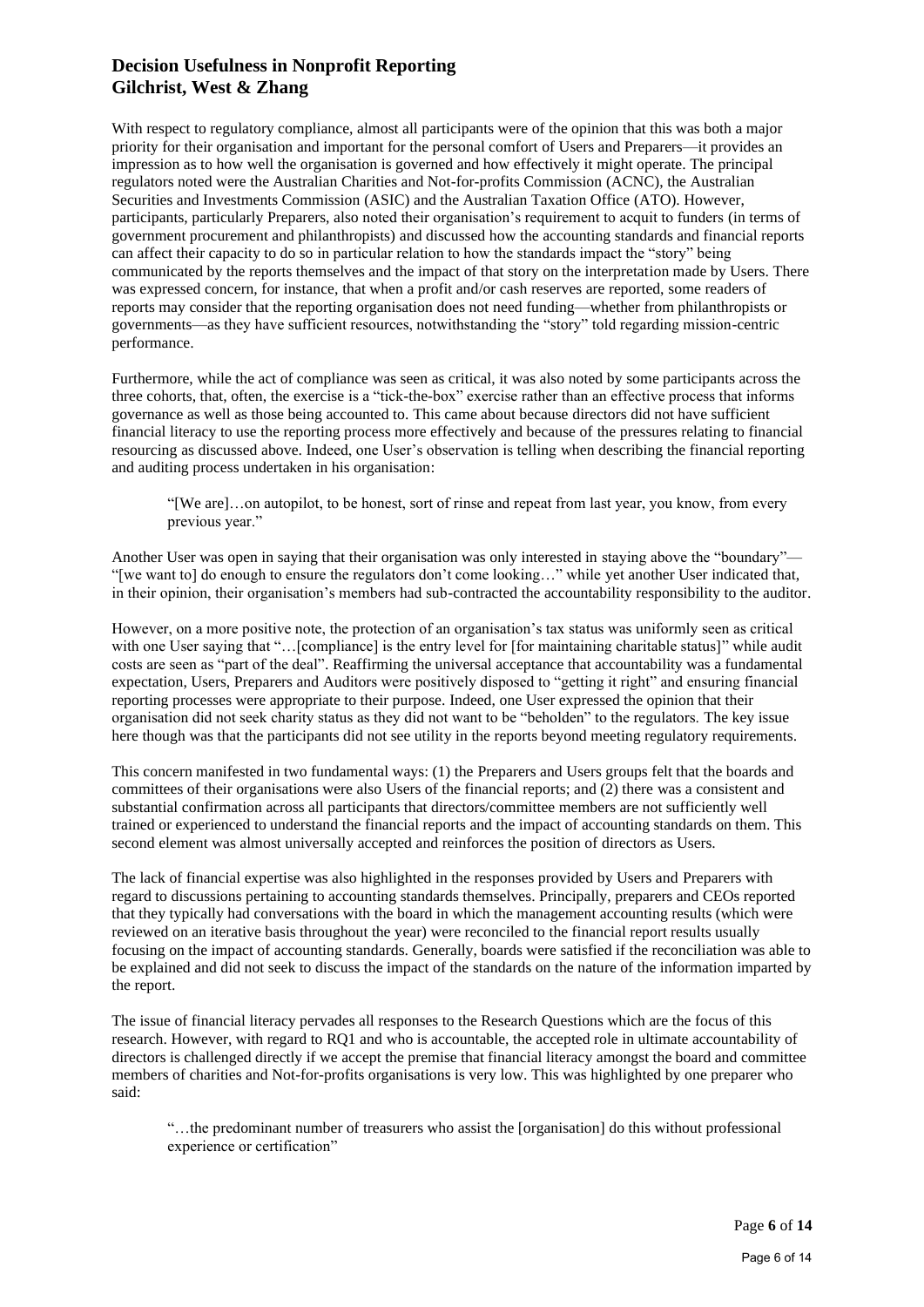And reinforced by an Auditor who reported one board member as saying:

"We have a good accountant. She tells us what to do and we follow the instructions"

This comment was reinforced by participants in all three groups to the effect that directors are interested to know that the reports have been prepared and that solvency is not an issue but, otherwise, "…have no interest in finance" (Preparer) as they are there to support the mission of their organisation. This was confirmed by one Preparer who based their claim on the lack of engagement and minimal responses/queries raised by directors in their organisation.

Finally, the Auditors were in agreement that, while experience and technical capacity are significant constraints on the ability of directors to be accountable, there is insufficient funding provided to support administrative processes. In order to be effective in meeting accountability requirements, as one Auditor put it: "[organisations have] gotta have extra money [in order to] worry about it".

Overall, we identify three fundamental issues associated with accountability and the financial reporting process for NFPs: (1) financial literacy deficiencies likely mean that the financial reporting process is a much less effective governance tool than may be thought; (2) the principal accountable person in practice appears to be the CEO/CFO reporting to the board and to regulators; and (3) regulators and other Users of financial reports serve to reinforce and perpetuate the situation due to a lack of understanding regarding financial sustainability for NFPs. There also appears to be a significant need for education in order to increase financial literacy across all Users and potential Users, including government procurers and policy makers. Such an increase in understanding is likely to result in a more nuanced appreciation of the purpose, processes and importance of financial reporting and, therefore, of the accounting standards themselves. This outcome is also likely to cause more boards to question their reporting processes and more non-accountants to respond to consultative processes developed by the AASB to explore standards and proposed improvements.

#### **5. RQ2 – To whom are nonprofit organisations accountable? (Users)**

In this section, we examine the perspective communicated by participants relating to RQ2: To whom are nonprofit organisations accountable? It was noted above that there was universal agreement that NFPs are accountable to the ACNC, ASIC and the ATO. It was also universally agreed that financial resource providers (government procurers and philanthropists) are important consumers of accountability outputs, including financial reports together with the members of nonprofit organisations.

Members are an obvious group of Users with a significant interest in the organisation's sustainability. However, it was universally accepted that the vast majority of members are insufficiently financially literate to act as an effective responder to financial reports particularly in the context of their governance role. Further, the phrases reproduced above, regarding lack of financial literacy in directors, were thought to apply equally to members this is also logical given that, often, the directors are selected from the pool of members and are likely to have similar experiential attributes. Preparers also considered that the lack of feedback from members regarding financial reports was indicative of a lack of interest in them. Indeed, one User indicated that "people just want to know [the organisation] has money to pay the bills" while another simply said that the reports "…are not read by anyone".

Additionally, some Users, Preparers and Auditors indicated that while members are an important audience for accountability, they are not always empowered by the constitution sufficiently to have an impact. On the other hand, it was also reported that, where the constitution was too empowering, the financial reports could be "weaponised"—that is, the financial reports were used to attack the volunteer directors of the organisation. An additional issue raised was that some organisations do not have members other than the board members themselves and that this is a governance weakness. Even if they exist, in line with the previous section's discussion, these members are not likely to have sufficient skills and experience to act as an effective check on directors. Therefore, the quality of financial reports may not be challenged by members due to a lack of skills or a lack of power.

Funders were also considered to be a natural User group. Consisting of government agencies procuring services and supports, and of philanthropists, this group of Users was top-of-mind for Preparers and Auditors primarily because the resources provided by them were considered critical to organisational sustainability. However, as with the comment regarding members' interest, a Preparer also commented that their financial reports had received little response from funders which was taken as an indication of a lack of interest.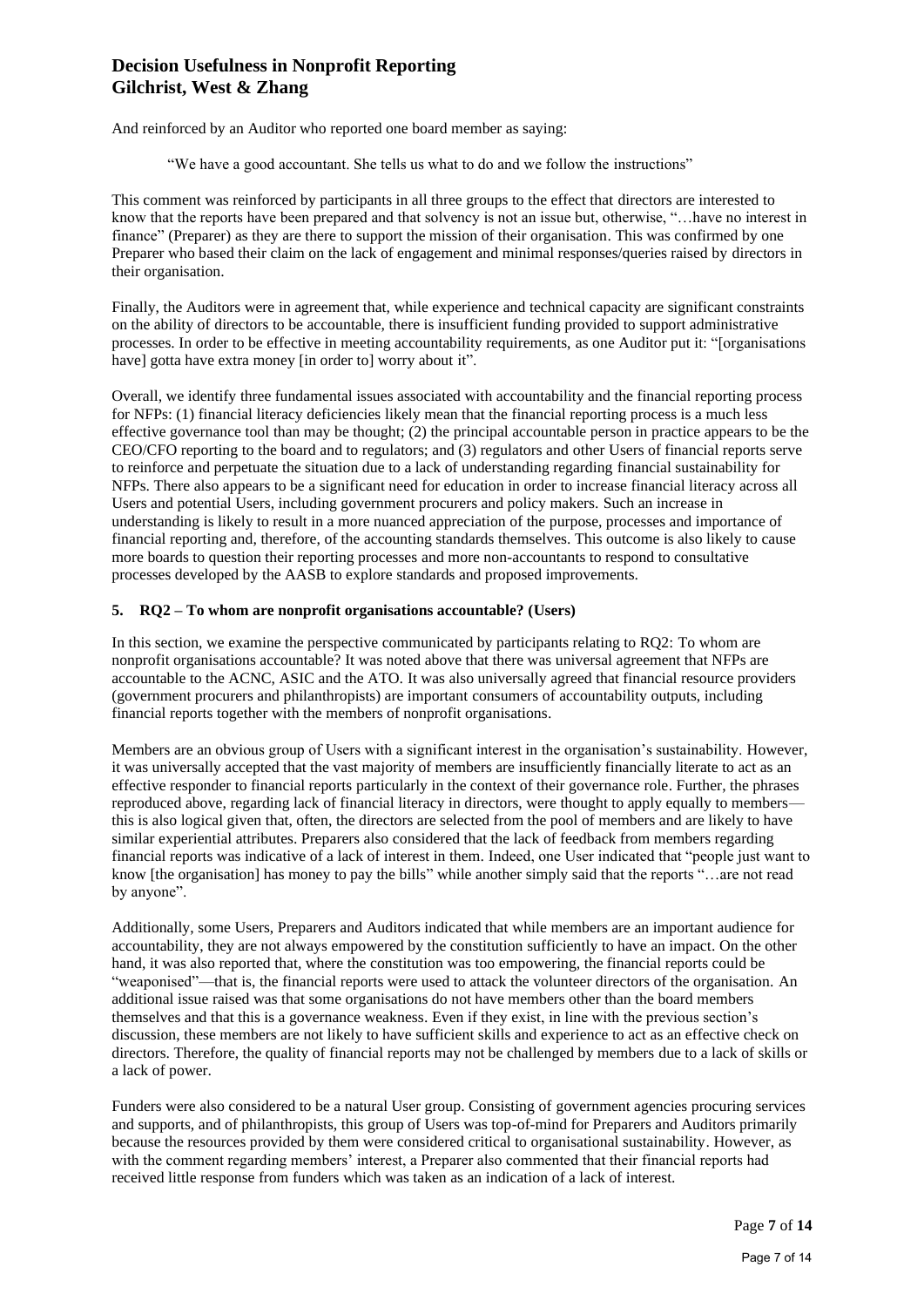It was curious to the researchers that philanthropists and government agencies were considered to be Users given their ability to command the production of financial information—that is, if nonprofits want to access funding, it is logical that they would need to acquiesce to the funder's information requests. However, upon being asked about this issue, Preparers indicated that philanthropists and government agencies use the financial reports as a form of triaging. That is, before asking for any additional information, these funders review the financial reports and then proceed to next steps if they are comfortable with the report itself. An example reported was in relation to tender processes—a much used procurement framework by governments—wherein those responding to the tender are almost universally required to provide audited financial reports with their submission. As such, Preparers were very insistent that financial reports were critical to their commencing a funding relationship even if specific information would be commended in the operation of the relationship.

Directors were identified as Users by some Preparers but also by some Auditors. In fact, one Preparer claimed that "…[they] rated directors as the most important Users of financial reports" with another saying they were the "gatekeeper for the board". This is a concerning finding, but it also reconciles with the comments made above regarding directors' and committee members' financial literacy levels and the impact these have on the ability of the financial reporting process to be effective. It also raises concern related to the extent to which directors can really acquit the responsibilities that are assumed to be within their purview. On a more positive note, one User indicated that the audited financial report was used by the board to "confirm the management reports" that they had been receiving throughout the year. However, it was telling to hear Preparers describe their role as one which "directs the auditor and board" as to what information goes to whom and that the CFO "drives the auditors". Some Preparers and Auditors indicated that some boards did not interact with the auditor at all. Overall, this finding reinforces the need for education if directors are going to have the governance role intended.

Some participants also identified partner organisations as Users of financial reports where the reporting organisation works with these partners to deliver services. The development of formal partnerships is an increasing phenomenon within the sector as government funding arrangements increasingly aim to provide fund allocation decision making to service users (Gilchrist, 2020b). Principally, Preparers reported that these partner organisations are provided financial reports when requested rather than the reporting organisation being proactive in providing this information regularly. However, Preparers also indicated that calls for financial reports from partner organisations is becoming more common which may see the more regular unsolicited provision of GPFR to such partners in the future.

Somewhat paradoxically, some Preparers indicated that they were Users too as they were very interested in the reports prepared by their colleagues in the industry and sought to compare their organisation's performance with the performance reported by others. They also wanted to compare the structure and content of their financial reports with those of other organisations. Primarily this appeared to be a need in the context of the competition for scarce philanthropic and government funding—"anything you can do to demonstrate best [practice in] governance the better" (Preparer) and "It helps to compete [for donor money when you produce] GPFR". The issue of comparability is discussed in the next section below.

Ad hoc reporting, or the use of the financial reports in response to ad hoc requests for information were also identified as responses to Users. Such ad hoc reporting could relate to potential funders, government agencies and other interested parties requesting general information pertaining to the NFP. Indeed, some Preparers and Auditors indicated that government agencies were increasingly inclined to seek information during the year rather than await the audited report such that Preparers indicated they are providing more quarterly and halfyearly information that included financial and non-financial data. Auditors indicated that banks also have a need for this information in the context of establishing lines of credit. In this respect, the utility inherent in the ACNC search facility and the data held by that agency, together with the financial reports submitted, was reported by Preparers to be important as a source of information in support of due diligence where needed and to "get to know" another organisation. It was also thought to be a good source of financial data for comparative purposes by those Preparers. However, those same Preparers indicated that they thought the ACNC Annual Information Statement (the method by which the ACNC collects regulatory data) did not hold data that always represented the reality. For instance, estimates may be entered instead of actual results and the limited ability to classify data meant that it may be too high level for meaningful analysis to be undertaken.

Finally, although certain Users (creditors, service users, staff) could be expected to have an interest in the financial performance of the entity, these cohorts were not top of mind for Preparers. Nevertheless, they did report that one effect of the COVID pandemic has been that staff and services users have become a more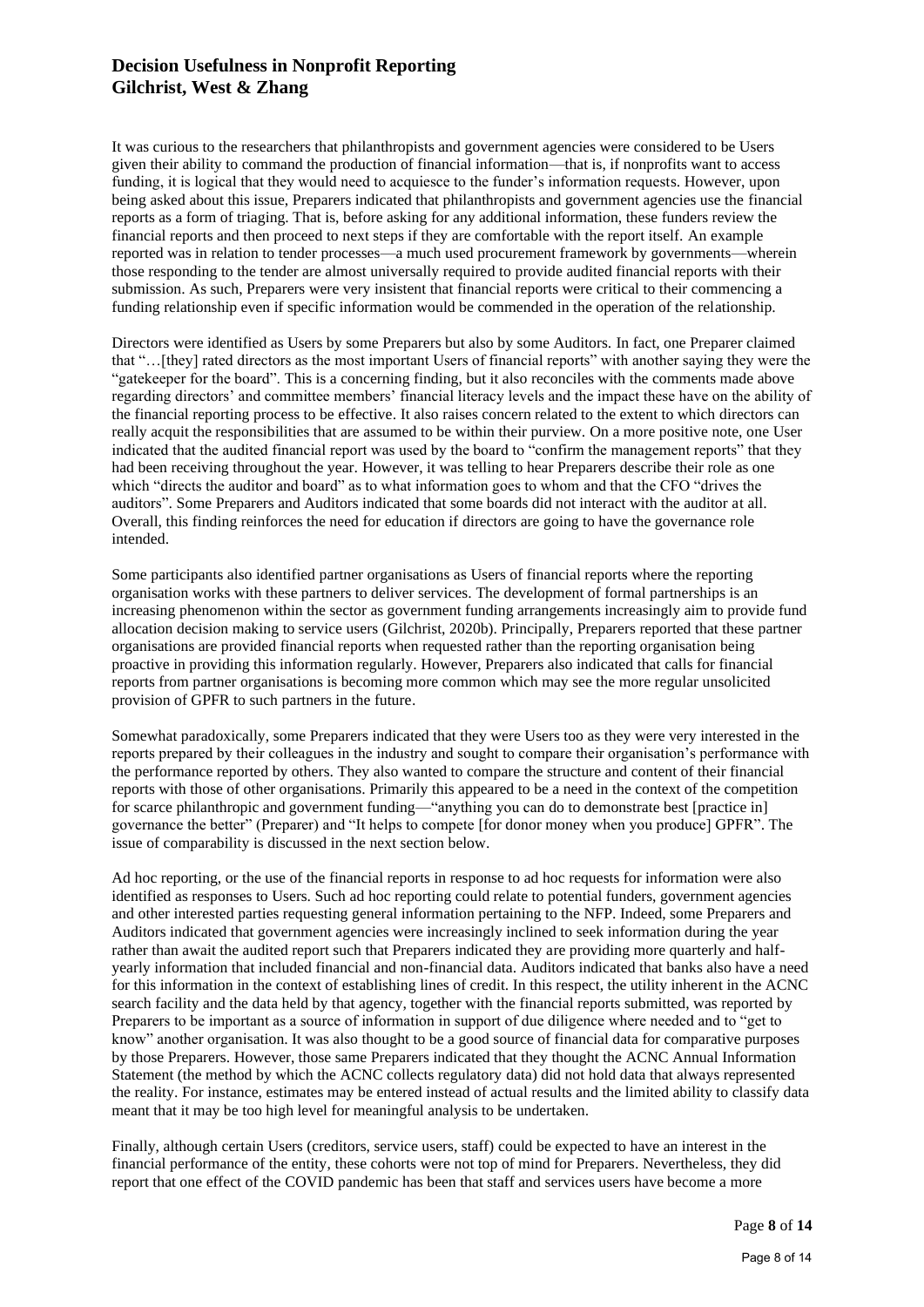important actual audience as they have sought information pertaining to the going concern status of the organisation employing them or providing services to them. In other words, COVID has acted as a catalyst to realise these potential Users and create an audience of interest to Preparers where previously it was simply referred to as a "likely audience" by practitioners and within the literature.

#### **6. RQ3 – What information do users need? (decision usefulness)**

While financial information is necessary (e.g. Jones, Romano & Smyrnios 1995; Staubus 2000), whether it is prepared and presented in a manner that is sufficient to meet all users' of nonprofit disclosures, needs to be examined (AASB 2017; Laughlin 2008, 2011; Ryan et al. 2014). In this section we review the data gathered in order to respond to RQ3: What information do Users need? In doing so, we have organised this section by theme rather than by User cohort and consider the broad issues preventing effective communication to Users as well as what has been described as necessary. That is, we have considered the responses to questions regarding problematic accounting treatments and responses pertaining to the accounting information that may be added to financial reports in support of better outcomes for Users.

While the external reporting process was identified as a costly process by Preparers—one preparer reporting that their organisation had income of approximately \$1m with financial management and reporting costs of \$80,000 to \$90,000—no participants thought that it was unnecessary. Rather, they were concerned with the cost benefit calculus and the content of the reports so that they are fit for purpose, especially in the context of the need to report at a corporate level and also acquit at a program level—exercises that added significantly to the cost. This included the need to prioritise mission above financial reporting for at least one User who indicated that "…having good books doesn't mean [the organisation] has done a good job". Perhaps unsurprisingly, one Auditor never-the-less reinforced the need for GPFR position by arguing that the accounting standards themselves are critical in order to ensure a true and fair view are presented.

The Users, Preparers and Auditors were also concerned about the term 'profit', indicating that the word's use is likely to imply that grants or other financial support is not needed. There was considerable concern across the cohorts with respect to the interpretation of the financial reports from a philanthropist's or government funder perspective. Nearly all participants raised concerns regarding the interpretation made by these Users when organisations presented financial reports that included reporting a profit and/or cash reserves. The principal concern being that funders would react by withholding financial resources because "…the organisation doesn't need them" (Preparer) and so "you don't want it to look good" (Preparer). Thus, there is an educative priority here with respect to Users understanding the need for profit and what not being profitable means for program and organisational sustainability.

Additionally, the Users, Preparers and Auditors were all of the opinion that this lack of understanding regarding profit and reserves drives financial decisions and budget decisions designed to ensure the organisation does not report a strong profit at the end of the year. These processes include bringing forward expenses and creating reserves. This finding is consistent with the findings of Gilchrist et al (2021) with regard to the financial reports of charitable disability service providers—not only was earnings management present but it was also focused on providing a financial report that included a break even result or a small loss—while commercial reporting entities are more likely to focus on earnings management techniques designed to increase apparent profit, NFPs are more likely to undertake similar processes in order to reduce apparent profit.

Preparers reported that many comments or queries received from Users related to the allocation of overheads to projects/programs—"…they care about whether the money is spent in accordance with the budget" (Preparer). This is a level of specificity that is usually not included in GPFR. Indeed, while large donors were considered to be more financially literate, they were also thought to be more interested in financial and performance outcomes of specific programs. This was reinforced by the uniform observation that a considerable amount of reporting and accounting resource is taken up in acquitting specific programs and projects, with costs increasing as a result of Preparers' time away from other priorities and audit requirements set by funders.

Preparers also reported that there is increasing interest from funders in obtaining reporting information focused on performance rather than financial outcomes. That is, outcomes measurement and performance measurement were of greater importance while the financial reports and audit report were simply underlying reports necessary to provide funders comfort. Preparers reported that the growing number of outcomes-focused contracts between government agencies and nonprofits represents an increasing risk, confirming findings in other studies (Gilchrist, 2020a) that governments lack experience and training in the identification, measurement and reporting of program outcomes. This translates into poor contracting which in turn impacts the ability of the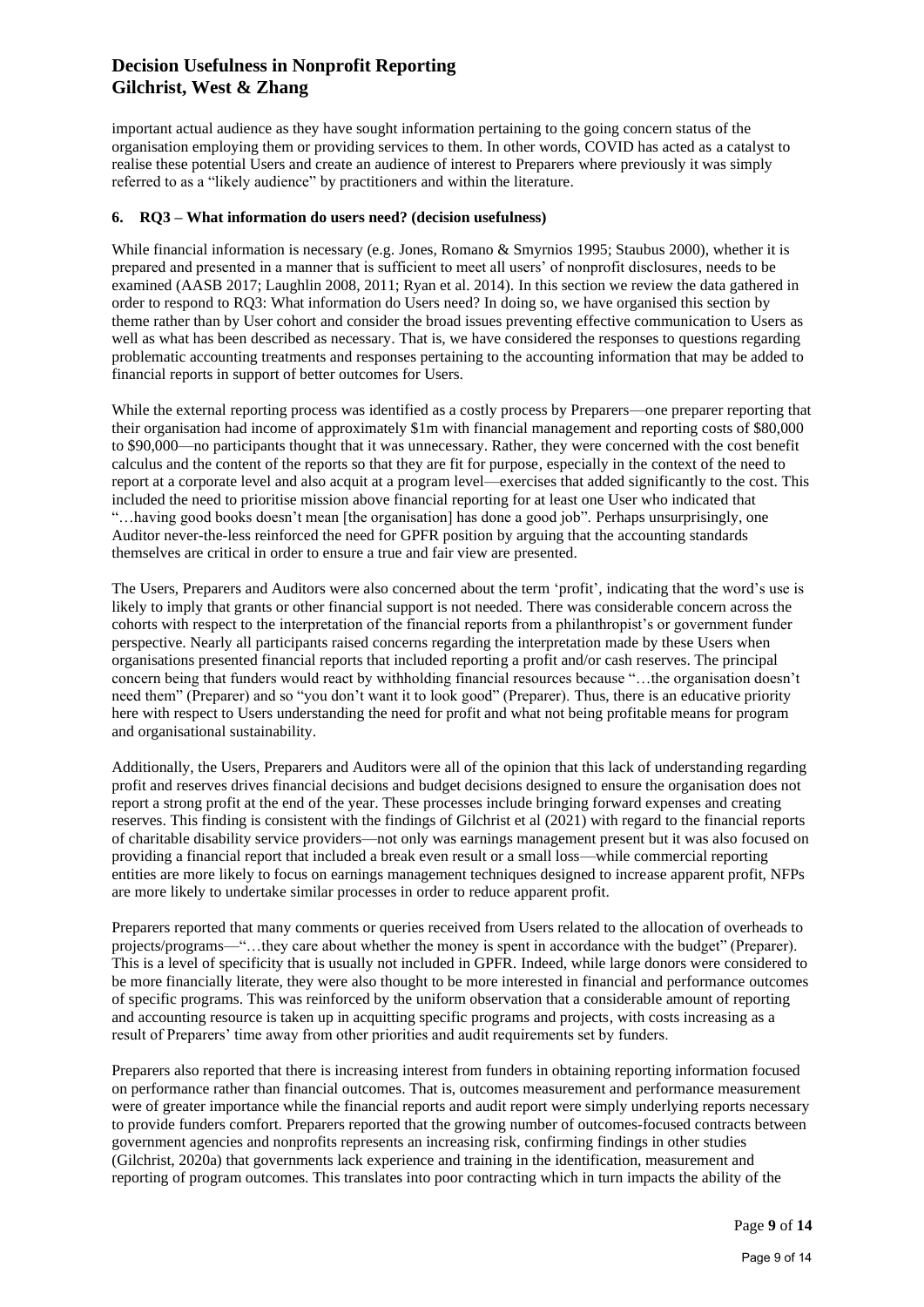funded organisation to report effectively. However, while Auditors agreed that this phenomenon was extant, there were difficulties with compliance due to a lack of: (1) data; (2) analytical capacity within nonprofits; and (3) a lack of assurance over the nonfinancial data used to prepare reports.

Finally, all cohorts reported a need for comparability. In line with the Preparers' reported responses to competitive pressure and funding scarcity, comparability between like organisations was seen as a priority, thus reinforcing the need for GPFR. However, in examining these comments more deeply, participants also revealed a concern that the current standards provide "…too many choices" (Preparer) reducing the opportunity for comparisons between entities. Another Preparer said that these options increased "flexibility" in reporting and noted that the opportunity for applying subjectivity "dilutes" the comparability between organisations. However, the Preparers and Auditors also reported that variability was enhanced as a result of funder requirements for additional program-specific reporting.

The cohorts all reported that variability in reports combined with complexity to reduce the understanding of Users and increase risks to nonprofits of the type described above, where funders baulk in providing resources due to extant profits or reserves. The complaint regarding excessive complexity was cited in relation to AASB15 and AASB1058 which were used as examples by Preparers and Auditors to demonstrate that these standards added complexity without advantage to Users. For instance, the requirement to recognise income from grants or procurement processes where the outcomes related to the purpose of the funding were not sufficiently clear to allow for the staged recognition as the expenses were incurred, was uniformly raised as a significant issue. Preparers and Auditors indicted that Users and directors did not understand the logic and that organisations' resourcing opportunities were threatened due to apparent profitable performance. Notwithstanding one Auditor feeling that substance over form required an adherence to the current state of play, there was very significant support amongst Users, Preparers and Auditors for a return to the Matching Principle in order to remedy this situation on the basis that Users and directors could understand it better and that it was more easily communicated, particularly to funders.

The recognition of income issue applied to the receipt of capital funds for the purchase of assets too. Accounting for these funds as income was almost uniformly condemned on the basis that such recognition also tended to distort the apparent financial performance of the entity. No suggestions were posited with respect to a remedy for this issue though it occupied some discussion time in each session. Likewise, the issue of when to recognise bequests was raised by Preparers and Auditors alike. These funds, when paid, served to misrepresent the financial performance of the entity while recognition itself was also an issue. For instance, one Preparer reported that their organisation's auditor required the organisation to report bequest funding when the will was read—the Preparer was not sure whether this was the appropriate timing for recognition, whether the achievement of probate was the most appropriate timing or whether actual payment was most appropriate. After some discussion, it was agreed amongst that group of Preparers that payment was the most appropriate timing as many wills are contested when a bequest is made, and it is typical for charities not to contest relatives for the distribution.

On the other hand, in relation to the recognition of income, one Auditor observed that there was a social policy opportunity which is poorly understood by standard setters. That is, this auditor considered that, if governments, philanthropists and nonprofits can focus accountability on outcomes and delivery of services rather than utilising the matching principle, there would be an opportunity for prioritising the mission over financial reporting proclivities. However, as some Preparers observed, both the literacy issue and the complexity issue could be mitigated by a reversion to simpler accounting standards. In that sense, perhaps an intermediary step is warranted—one that reintroduces the matching principle but within the context of an education program aimed at Preparers and Users.

Additional complexity and cost were closely identified with the valuation of Long Service Leave and Annual Leave. The cohorts uniformly agreed that these elements needed to be reported and that Users understood the rationale for their inclusion in financial reports. However, the Preparers and Auditors also identified the cost of preparation as being prohibitive while the output was not necessarily considered an enhancement of reported information. One Preparer indicated that they felt that the exercise "…does not add value" while one Auditor reported that a client routinely uses the same formula to value Long Service Leave without revision. Again, these instances increase User confusion and serve to undermine the value of the reports in the Users' eyes, thus potentially mitigating any advantage achieved in issuing technically correct financial reports.

The valuation issue was raised with respect to assets as well. Both Preparers and Auditors reported the complexity associated with valuation of assets that were donated and the impact that valuation had on the profit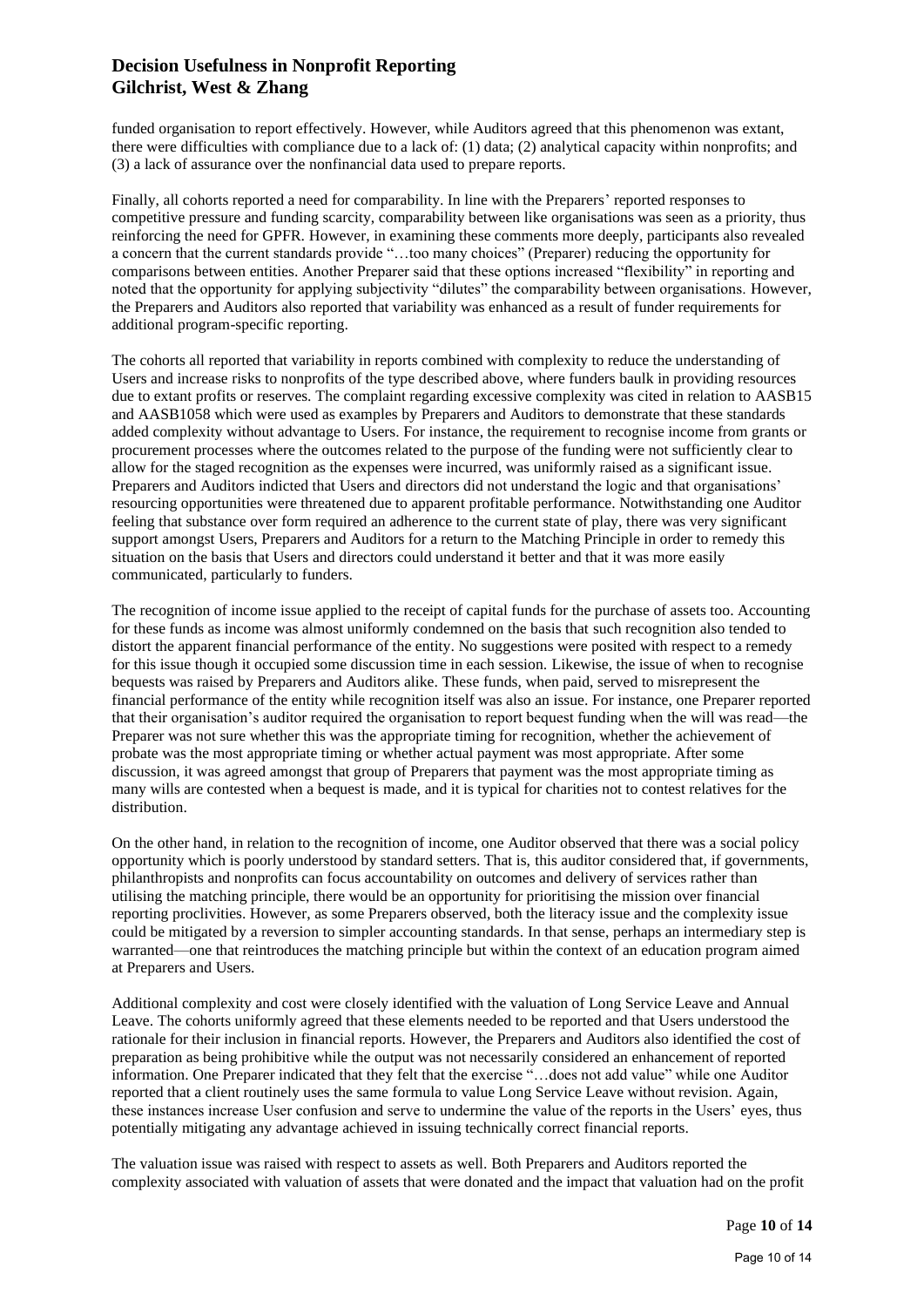and loss report—the constant concern with presenting a profitable outcome to Users—as well as the balance sheet. Valuation of what might be termed "specific purpose assets"—those assets that are peculiar to the nonprofit's operations such as churches or nature reserves—also represented a problem in that there were no clear ways to undertake this process and the initial donation or allocation to a nonprofit impacts the profit and loss to, in the words of one Preparer, "misrepresent profit". Finally, the recognition of a profit on sale of assets was also identified as problematic given the issue of Users' sensitivity with respect to profits—one Preparer confirmed that they revalue and then process the sale of an asset to avoid what is seen as an unhelpful impact on the financial report. While no solution was proffered here, one Auditor did say that they encourage their clients to be conservative in valuations.

In terms of complexity preventing engagement with financial reports, AASB 16 relating to leases was also uniformly identified as overly complex and of limited value in the nonprofit context. Indeed, one Preparer posited that the "…leasing [standard] is not useful". Another Preparer indicated that the explanation required to non-accountants on their board served to reduce the interest of directors and to reduce the veracity of the financial reports in their eyes. One Auditor reinforced this comment and suggested that it was necessary for there to be a commitment to an education process related to leasing reporting (and other complexities) prior to their implementation for this sector. That is, it is not about whether a treatment is technically right but whether the apparent complexity and/or difficulty in understanding actually reduces the impact of the report overall thus reducing the cost/benefit balance away from the ideal.

The issue of complexity and lack of understandability extended to the matter of consolidation and all cohorts felt that consolidated accounts were of limited value to Users. This argument was based on two considerations, firstly that the Users were interested in the individual organisations and consolidated statements were not transparent in that respect. Secondly, explaining the consolidation process to directors and resource providers was a fraught process that reduces the effectiveness of the financial reports overall as engagement wanes with a lack of understanding. On the other hand, one Auditor also observed that we need to consider the broader motivation for avoiding consolidation which includes avoiding damaging funding opportunities.

With respect to additional or different information, a number of issues were raised, and we turn to those now. All cohorts identified that there are material advantages to being able to present information in the financial report related to volunteer time consumed and donated goods. The lack of presentation of what one User termed "significant pro bono support" served to misrepresent the financial performance of the organisation and failed to demonstrate to Users "[…how] fine the line is between profit and loss". This failure also meant that some volunteers might feel undervalued in terms of their contribution, that directors and the CEO did not have the ability to present the organisation's complete resource requirement for advocacy purposes and that assets and projects were potentially undervalued where a component of value built in relates to unreported volunteer time.

Preparers and Auditors confirmed their view that providing a choice regarding reporting this element reduced comparability, but they also felt that the standards provided limited explanatory material and worked examples, both of which might enhance the take up of not only this reporting element but enhance understanding and application. Preparers also confirmed that there would be a cost to this process in that, potentially, new data would need to be collected, though there was some contention here as volunteer numbers and data are already required to be reported under the ACNC's Annual Information Statement arrangements. Further, it is generally recognised that it is important to ensure volunteers are identified as contributors from a recruitment and retention perspective.

Another area where improvement might be made and which gathered almost uniform agreement amongst all cohorts was that of distinguishing between "administered" and "controlled assets", otherwise termed "restricted" and "unrestricted" assets. While this issue was not top of mind for any participant, upon questioning it was identified as a reporting issue potentially negatively affecting the ability of the User to assess solvency and/or financial sustainability. While the issues was acknowledged uniformly, there was considerable difference with respect to what an appropriate mitigation might be. Regardless of participants' reflection that it is unlikely that Users read the notes to account, there was a significant majority of participants supporting the addition of a note to the accounts that separated these two forms of asset. Only a few participants agreed that separating these two asset types on the face of the Balance Sheet would add value from a User's perspective. One Preparer suggested that those assets held that were restricted in nature could be recognised by a contingent liability note. This is technically a logical consideration given that one Auditor emphasised the need to consider the likelihood that restrictions might be imposed. However, again, this does suggest that Users read the notes when the cohorts all agreed that they probably did not.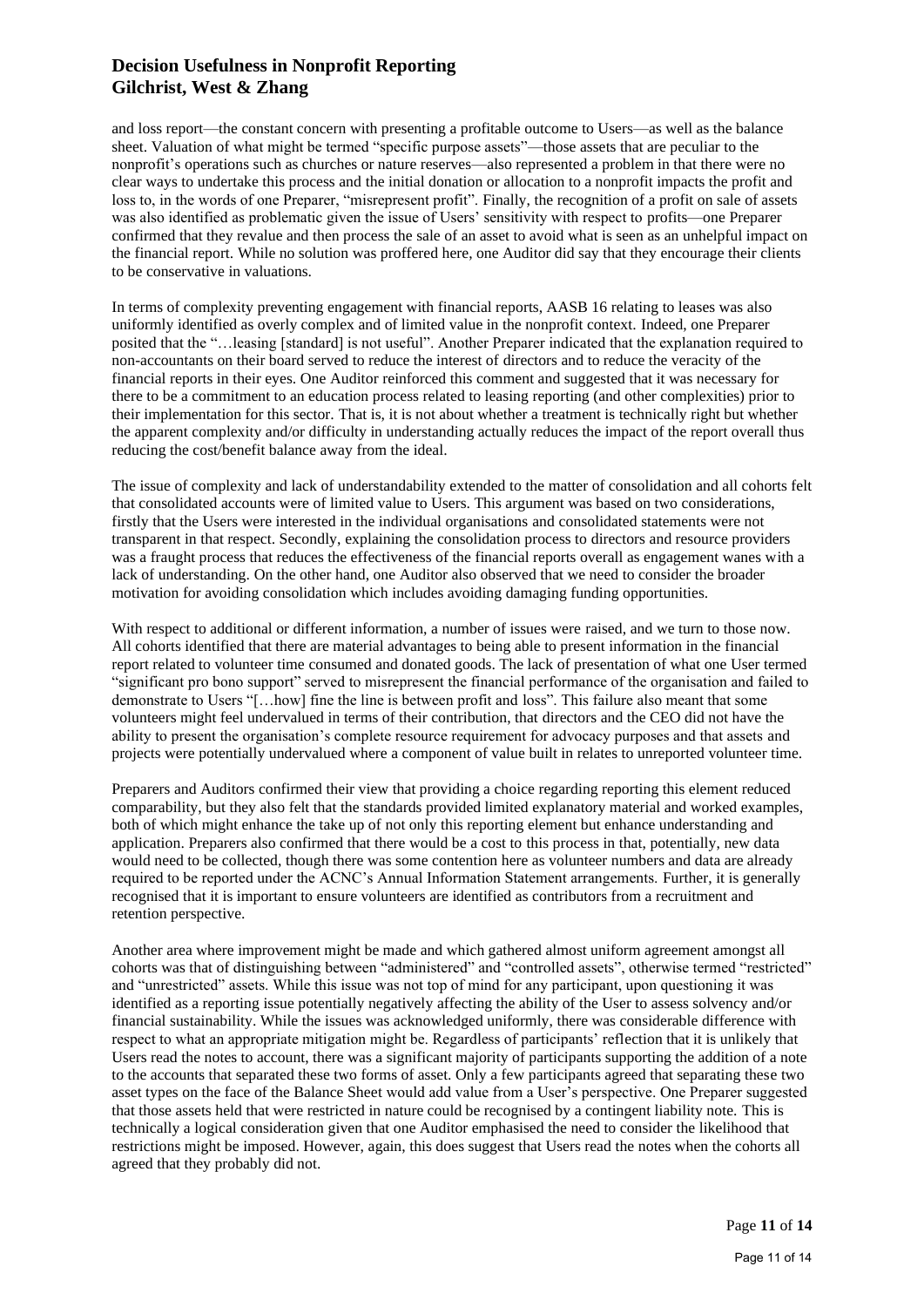Additionally, one Preparer thought the Australian Accounting Standards could provide methods for calculating administration expense and marketing expense ratios, while an Auditor felt that such ratios would increase comparability and decrease complexity while ensuring funders do not misunderstand the costs in a competitive funding marketplace.

The impact of COVID was also noted by some Preparers and Auditors in relation to sick leave and personal leave, two leave categories that are not entitlements nor accrued as prospective expenses, but which are increasingly cumulative and constitute material amounts. Additionally, many participants reported that the risks associated with these leave types were crystalised as a result of COVID but are becoming much more likely to be realised as the workforce ages. As such, COVID served to bring this issue forward and it was felt that its disclosure would provide a better reflection of the financial position of the reporting entity. However, the question of valuation was not responded to by participants.

Additional comments surrounding financial reporting generally included that Preparers thought that reporting on financial stability was important while others considered that the volume of notes to the accounts was excessive. There were no real alternative financial reporting methods reporting in the context of the overall picture of sustainability and outcomes. However, there were some ideas posited with respect to additional information that would likely assist the Users to understand the position and performance of the entity more effectively.

Having viewed the issues above around effective financial reporting, we reiterate that there was support across all cohorts for reducing the complexity of the preparation process even at the cost of technical correctness, that the reduction in choice would enhance the informational value of the reports to Users and that the addition of accruals relating to leave provisions that have not been recognised up to this time would all positively impact the benefit of the financial reports. As reported above, this could be supported by the Australian Accounting Standards by adding more specific and relevant examples to the standards to assist Preparers to prepare and explain the financial reports. These examples would both limit options for variance and explain the methodology. Indeed, one Preparer thought that the Australian Accounting Standards could include specific formula for valuation calculations, net present value calculations and leave provisions while another went further and said that the ACNC should issue the annual discount factor to be used for valuation purposes.

#### **6. RQ4 – How is the information provided?**

In this section we analyse the evidence from round tables related to how the information is provided and, more interestingly perhaps how it might be provided in the future. As such, here we respond to RQ4: How is the information provided? However, we also discuss comments made regarding what potentiality there is for change in the way information is provided.

In the first instance, it is clear that the predominant style of presenting financial information is via GPFR or SPFR. As such, one of the questions asked of Preparers related to whether their organisation published General Purpose Financial Reports of Special Purpose Financial Reports. In all, 53% of organisations represented by Preparers reported that they published GPFR, 35% reported they published SPFR while 12% were not sure. Of the Auditors, one indicated that 90% of their nonprofit client base published GPFR and this was replicated by another participant in the auditor cohort. The other Auditors were unsure as to the percentage but reported that the instances of clients preparing GPFR were increasing. One Auditor indicated that the high proportion of GPFR preparing clients was due to a material extent to the persuasion of the Auditor themselves. That is, while the reporting entity decision resides with directors, the Auditor indicated that the decision was made in the affirmative because auditors were advising their clients to adopt GPFR.

Almost all participants cited that their organisation—confirmed by Auditors—published summarised and often visually interesting financial information on their organisational websites. While their organisation may have produced GPFR, they do not publish those documents and, usually, only provide them when requested. To confirm this, a number of Preparers also indicated they rarely print more than a few copies of the document in hard copy, preferring to disseminate the reports via email or in downloadable format. One Preparer indicated that they thought a truncated and simplified audit report would add value to these published summaries but there was limited interest in this idea. Therefore, the organisations have made the decision that they are indeed reporting entities but still did not see value in publishing their GPFR.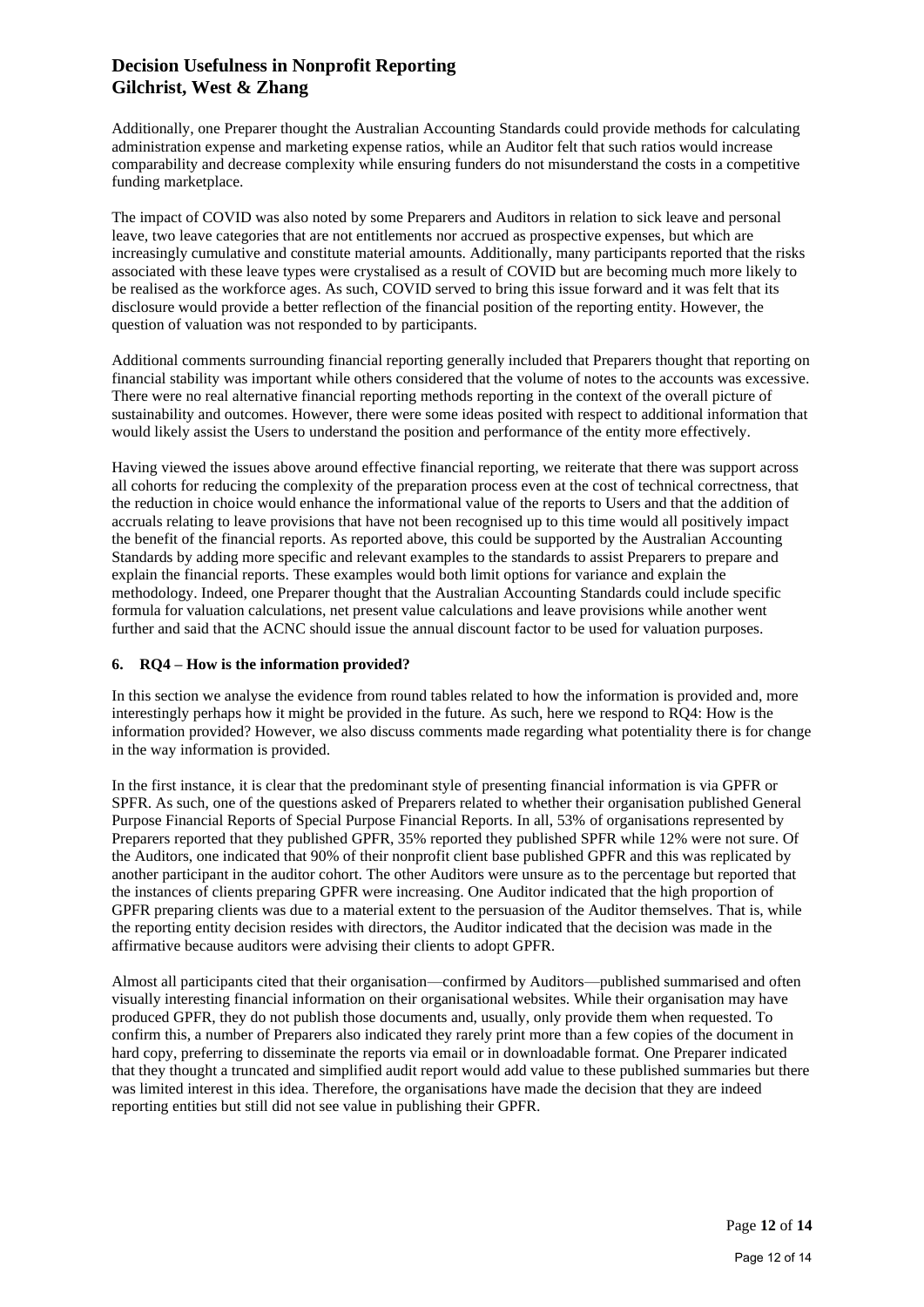### **7. Concluding Remarks**

Overall, the need for financial reporting and assurance over that process was not challenged. Rather, the contents of the report and the cost/benefit associated with the preparation and presentation in accordance with the accounting standards was questioned with suggestions made for areas where improvement could be made. Additionally, the lack of capacity amongst Users and Preparers was also an aspect that underpinned responses relating to technical correctness. Therefore, the utility inherent in the standards was a matter of significance in relation to key preparation and presentation issues.

Building on that theme, complexity was cited as a significant issue both in terms of adding cost to the reporting process and in causing a decrease in engagement amongst directors and other Users. In terms of mitigations, one suggestion identified that a trade-off might achieve a better outcome with technical correctness being subordinated to understandability in the context of a longer-term process of skills building and communications.

More specifically, the participants identified a number of areas where nonprofit-specific accounting guidance might be more useful. These included in relation to the recognition of income relating to capital grants and bequests which, in the participants' minds are likely to mislead Users (especially funders) and increase the risk of funder withdrawal on the basis that funding is not needed. Additionally, the impact of COVID saw the identification of a need to recognise costs such as sick leave which are increasingly cumulative from an industrial perspective and, in the context of COVID and an ageing workforce, were identified as increasingly likely to be realised. Further, the participants also reported that the valuation of for-purpose assets and the recognition of volunteered time and donated goods were important shortfalls in terms of communicating the comprehensive cost of service delivery but also recognised the challenge in valuing and accounting for these elements these elements.

Finally, some Preparers and Auditors reported that there is opportunity for developing nonprofit-focused solutions which would include a reduction in options for preparation and reporting to enhance comparability and the addition of nonprofit-specific worked examples.

Overall, next steps are to evaluate these findings in the context of the current AASB research priorities and to assess the extent to which solutions are able to be applied in the current standards—using AUS Paragraphs for instance—or whether separately published and nonprofit-styled standards should be published. While the outcome is to achieve standards that meet the cost-benefit calculus in a positive way, attention is once again drawn to the suggestion that simplicity may be prioritised ahead of technical correctness in order to build capacity in the Users and Preparers and then to raise the bar with respect to technical correctness as education and experience grows. Therefore, it may be logical to develop a set of sector-specific standards in order to avoid the complexity structuring current standards that meet the short-, medium- and longer-term objectives.